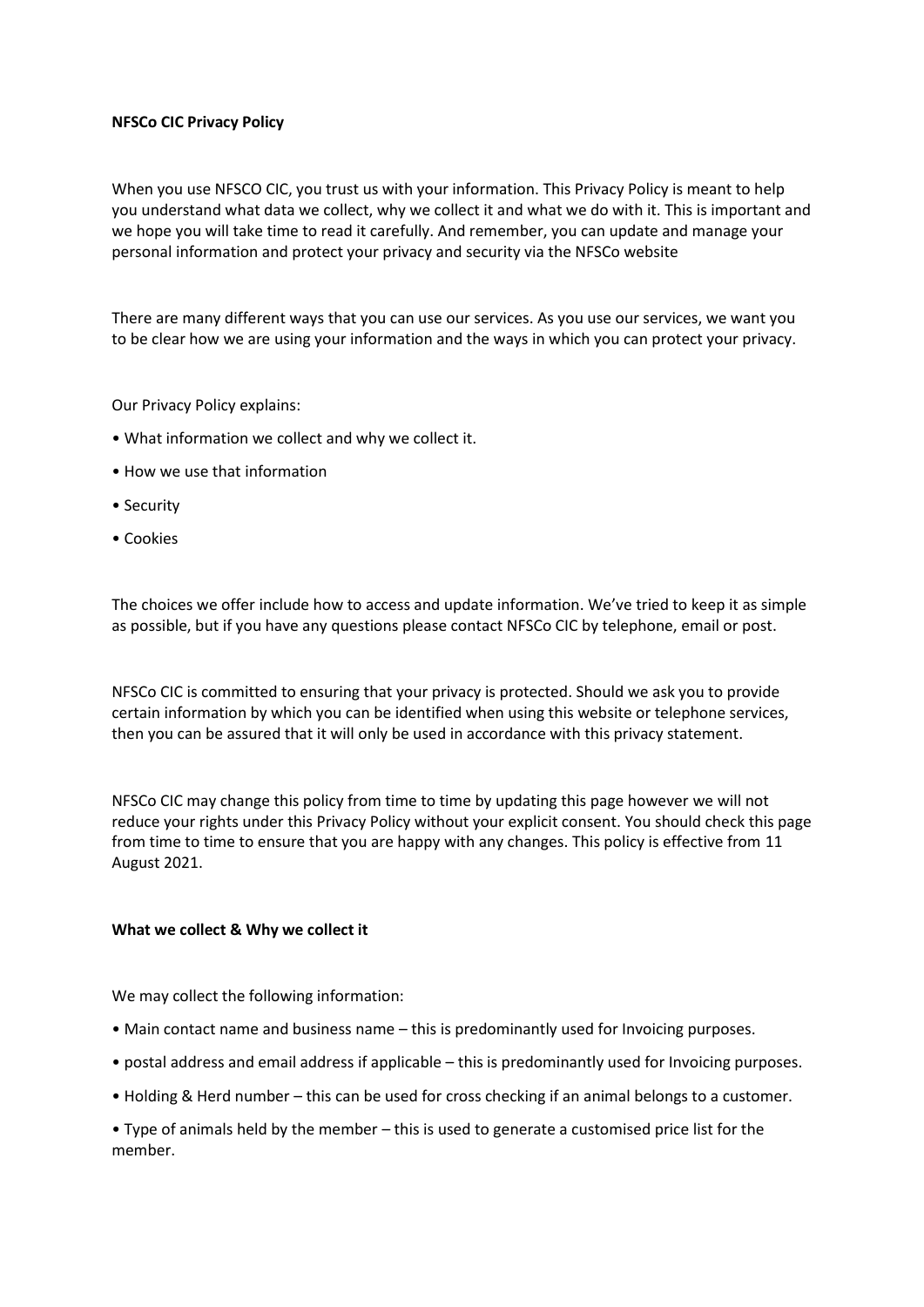• Access credentials and usage information for our online and app based services – this is used to help you manage your account.

• other information relevant to customer surveys and/or relevant offers

## **What we do with the information we gather**

We require this information to understand your needs and provide you with a better service, and in particular for the following reasons:

- Invoice purposes
- Sending Customised Price lists
- Internal record keeping.
- Allowing you to arrange collections using our online and application based services.
- We may use the information to improve our products and services.

• We may periodically send relevant promotional material about new products, special offers or other information which we think you may find interesting using the email address which you have provided. This information will only be sent to you in conjunction with either a NFSCo invoice or annual compliance statement.

• From time to time, we may also use your information to contact you for NFSCo market research purposes. We may contact you by email, phone, or mail. We may use the information gathered in this way to customise the website according to your interests.

We use this personal data because it is necessary for performing the contract with you, and for our legitimate interests of improving the service we provide to members.

We will only retain your personal data for as long as reasonably necessary to fulfil the purposes we collected it for, including for the purposes of satisfying any legal, regulatory, tax, accounting or reporting requirements. We may retain your personal data for a longer period in the event of a complaint or if we reasonably believe there is a prospect of litigation in respect to our relationship with you.

### **Security**

We are committed to ensuring that your information is secure. In order to prevent unauthorised access or disclosure, we have put in place suitable physical, electronic and managerial procedures to safeguard and secure the information we collect online. We also ask you to keep any user names, passwords or other security credentials which we provide to you confidential and not to share them with any third party.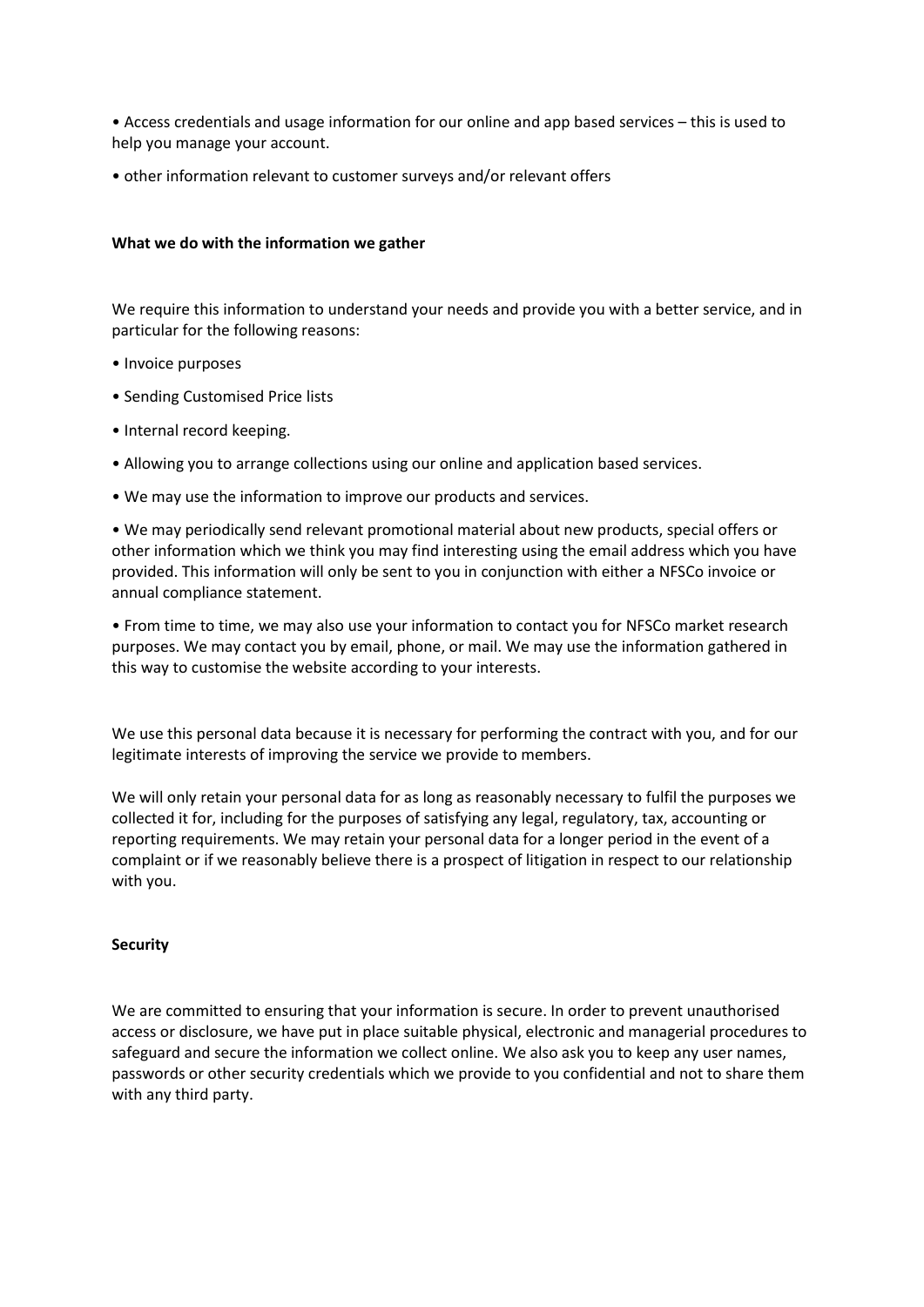We use third party service providers to host information as part of online or application based services. This includes service providers based in the EEA. We will ensure that any transfer complies with data protection law and that we have an appropriate contract in place.

## **Cyber Essentials Certification**

Cyber Essentials is a voluntary Government and Industry supported scheme.

The scheme highlights the 10 basic Cyber Security steps all organisations need to implement to mitigate the risk from common internet based threats, and also offers a mechanism for them to demonstrate to customers and suppliers that they have taken the essential Cyber Security precautions to protect their business.

NFSCO has been awarded the level 1 Cyber Security Certification.

NFSCO are now eligible to display the Cyber Essentials badge and this has now been added to the website, letterheads and NFSCO office email footers.

#### **How we use cookies**

A cookie is a small file which asks permission to be placed on your computer's hard drive. Once you agree, the file is added and the cookie helps analyse web traffic. Cookies allow web applications to respond to you as an individual. The web application can tailor its operations to your needs, likes and dislikes by gathering and remembering information about your preferences.

We use traffic log cookies to identify which pages are being used. This helps us analyse data about webpage traffic and improve our website in order to tailor it to customer needs. We only use this information for statistical analysis purposes and then the data is removed from the system.

Overall, cookies help us provide you with a better website by enabling us to monitor which pages you find useful and which you do not. A cookie in no way gives us access to your computer or any information about you, other than the data you choose to share with us.

You can choose to accept or decline cookies. Most web browsers automatically accept cookies, but you can usually modify your browser setting to decline cookies if you prefer. This may prevent you from taking full advantage of the website.

### **Links to other websites**

Our website may contain links to other websites of interest. However, once you have used these links to leave our site, you should note that we do not have any control over that other website.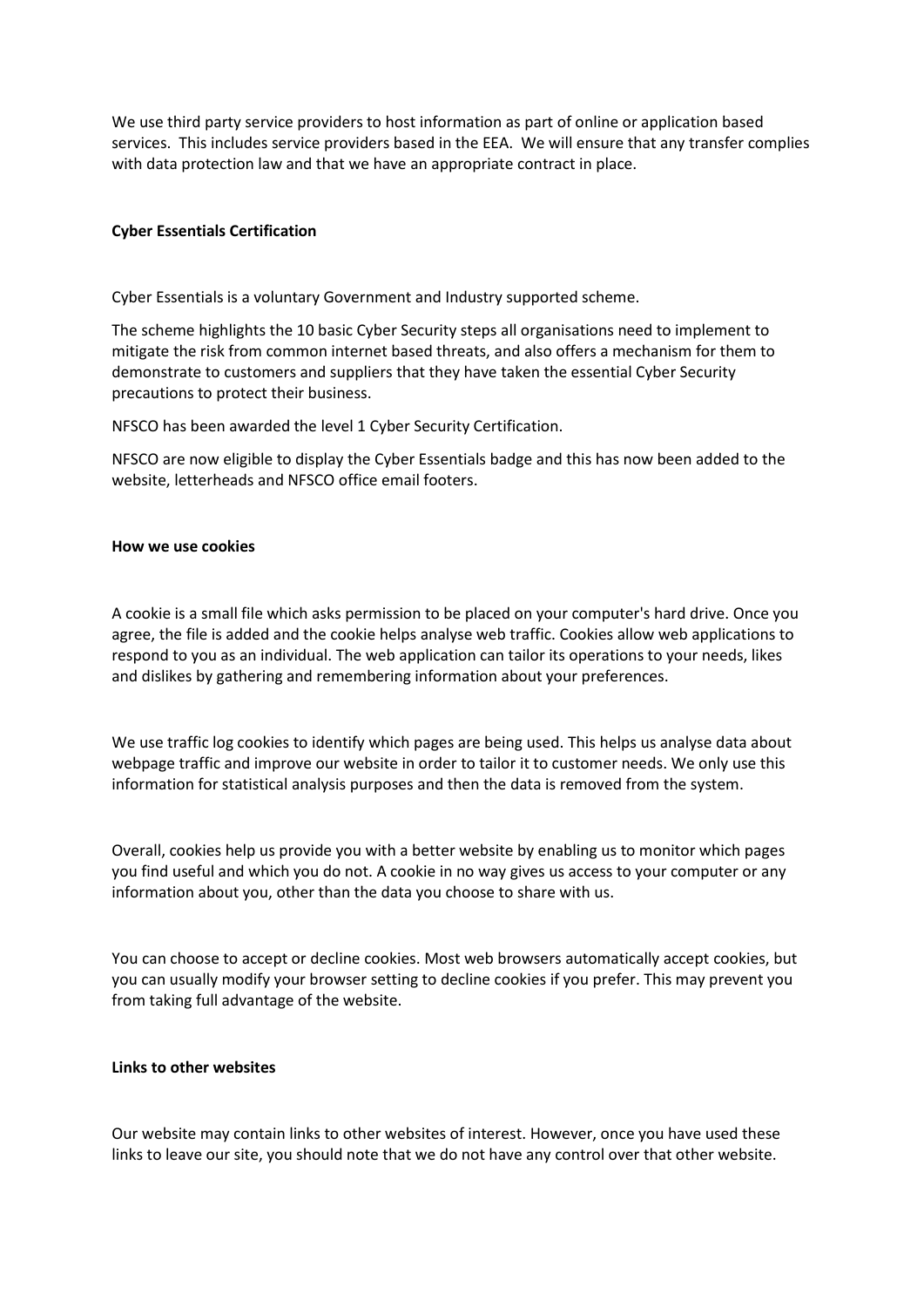Therefore, we cannot be responsible for the protection and privacy of any information which you provide whilst visiting such sites and such sites are not governed by this privacy statement. You should exercise caution and look at the privacy statement applicable to the website in question.

## **Updating your personal information**

Whenever you use NFSCo CIC services, we aim to provide you with access to your personal information. If that information is wrong, we strive to give you ways to update or delete it quickly– unless we have to keep that information for legitimate business or legal purposes.

We aim to maintain NFSCo CIC services in a manner that protects information from accidental or malicious damage. Due to this, after you delete information from NFSCo CIC's website and database, we may not immediately delete residual copies from our servers and may not remove information from our backup systems until we deem appropriate and safe.

You may choose to restrict the collection or use of your personal information in the following ways:

We will not sell, distribute or lease your personal information to third parties unless we have your permission or are required by law to do so. We may use your personal information to send you promotional information about third parties which we think you may find interesting if you tell us that you wish this to happen but only in conjunction with either a NFSCo invoice or Compliance Statement.

### **Your legal rights**

Under certain circumstances, you have rights under data protection laws in relation to your personal data.

### You have the right to:

**Request access** to your personal data (commonly known as a "data subject access request"). This enables you to receive a copy of the personal data we hold about you and to check that we are lawfully processing it.

**Request correction** of the personal data that we hold about you. This enables you to have any incomplete or inaccurate data we hold about you corrected, though we may need to verify the accuracy of the new data you provide to us.

**Request erasure** of your personal data. This enables you to ask us to delete or remove personal data where there is no good reason for us continuing to process it. You also have the right to ask us to delete or remove your personal data where you have successfully exercised your right to object to processing (see below), where we may have processed your information unlawfully or where we are required to erase your personal data to comply with local law. Note, however, that we may not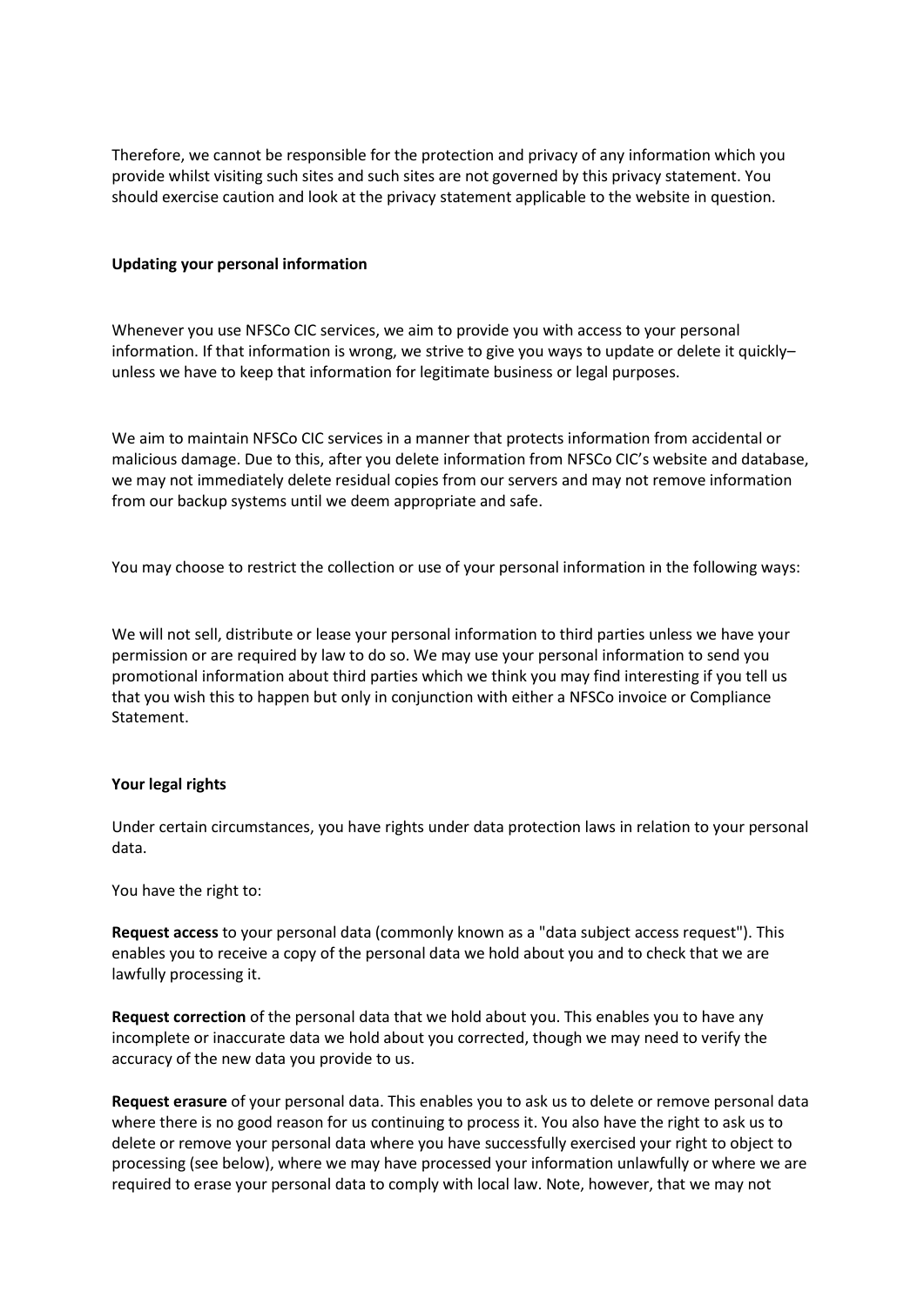always be able to comply with your request of erasure for specific legal reasons which will be notified to you, if applicable, at the time of your request.

**Object to processing** of your personal data where we are relying on a legitimate interest (or those of a third party) and there is something about your particular situation which makes you want to object to processing on this ground as you feel it impacts on your fundamental rights and freedoms. You also have the right to object where we are processing your personal data for direct marketing purposes. In some cases, we may demonstrate that we have compelling legitimate grounds to process your information which override your rights and freedoms.

**Request restriction of processing** of your personal data. This enables you to ask us to suspend the processing of your personal data in the following scenarios:

- If you want us to establish the data's accuracy.
- Where our use of the data is unlawful but you do not want us to erase it.
- Where you need us to hold the data even if we no longer require it as you need it to establish, exercise or defend legal claims.
- You have objected to our use of your data but we need to verify whether we have overriding legitimate grounds to use it.

**Request the transfer** of your personal data to you or to a third party. We will provide to you, or a third party you have chosen, your personal data in a structured, commonly used, machine-readable format. Note that this right only applies to automated information which you initially provided consent for us to use or where we used the information to perform a contract with you.

**Withdraw consent at any time** where we are relying on consent to process your personal data. However, this will not affect the lawfulness of any processing carried out before you withdraw your consent. If you withdraw your consent, we may not be able to provide certain products or services to you. We will advise you if this is the case at the time you withdraw your consent.

If you wish to exercise any of the rights set out above, please contact NFSCo CIC, Sallyfield Lane, Stanton, Nr. Ashbourne, Derbyshire DE6 2DA

# **No fee usually required**

You will not have to pay a fee to access your personal data (or to exercise any of the other rights). However, we may charge a reasonable fee if your request is clearly unfounded, repetitive or excessive. Alternatively, we could refuse to comply with your request in these circumstances.

### **What we may need from you**

We may need to request specific information from you to help us confirm your identity and ensure your right to access your personal data (or to exercise any of your other rights). This is a security measure to ensure that personal data is not disclosed to any person who has no right to receive it. We may also contact you to ask you for further information in relation to your request to speed up our response.

# **Time limit to respond**